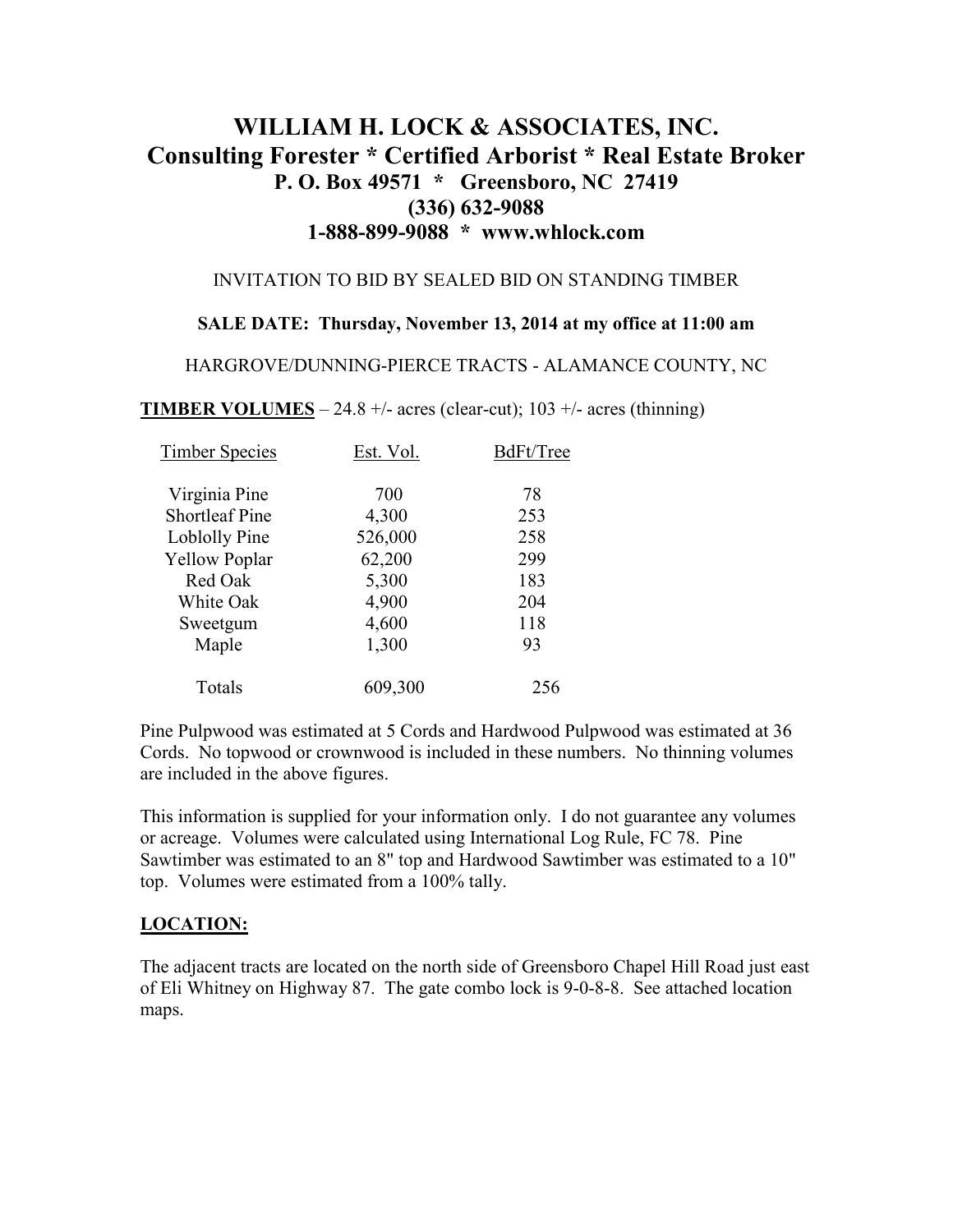Page Two Hargrove/Dunning-Pierce - Timber Sale Sale Date: Thursday – November 13, 2014

## **BIDS:**

The Hargrove-Dunning/Pierce Tracts are being sold on a lump sum sealed bid basis with one bid purchasing all parcels. **The bid should include a lump sum value for the "clear-cut" portion of the timber and a "per-unit" value for the thinning areas. The "per-unit" bid should include a value for Pine pulpwood, Hardwood pulpwood, Pine sawtimber, and Hardwood sawtimber.** Bids will be accepted by **regular mail** if received by 5:00 pm on Wednesday, November 12, 2014 **OR** bids will be accepted by email (whlock@whlock.com), telephone (336-632-9088), fax (336-632-9088), or in**person** at my office until 11:00 am on Thursday, November 13, 2014. At 11:00 am on Thursday, November 13, 2014 all bids received will be recorded. The successful bidder will be notified within 24 hours of the bid openings. A 10% deposit may be requested to be delivered to William H. Lock & Associates, Inc. within 72 hours of the bid opening. The balance of the sales price is to be delivered at the sale closing. The seller reserves the right to refuse or accept any and all bids. Seller will consider all bids. The seller will be responsible for the timber deed preparation, revenue stamps if recorded, and the forestry consultant fees. The buyer will be responsible for all other closing costs.

# **PLACE OF SALE:**

The timber sale will be held at the office of William H. Lock & Associates, Inc. in Greensboro, NC. The office address is 375 S. Swing Road, Greensboro, NC 27409. Telephone and Fax: 336-632-9088; Email: whlock@whlock.com

### **CONDITIONS OF SALE**:

1. The Buyer shall have 24 months from the date of the timber deed to cut and remove all specified timber.

A- Clear-cut Sale – The "sale areas" are shown as double cross-hatched areas on the Timber Sale Map. The sale boundaries and "out" areas have been marked with pink flagging. No flagged trees marking the sale boundaries and no trees outside the flagged trees within the "out" areas are to be harvested.

B- Thinning Sale – This thinning will be an "operator select" harvest with a target basal area of 70-90 sq.ft. of basal area. The "thinning sale areas" are shown as single crosshatched areas on the Timber Sale Map. The thinning boundary between the thinning, clear-cut or "out" area is marked with orange flagging. No flagged trees marking the thinning sale boundaries are to be harvested. When the thinning harvesting begins, Buyer will be required to submit weekly scale tickets along with payment checks to William H. Lock Forestry Trust Account based on each individual owner's sale area.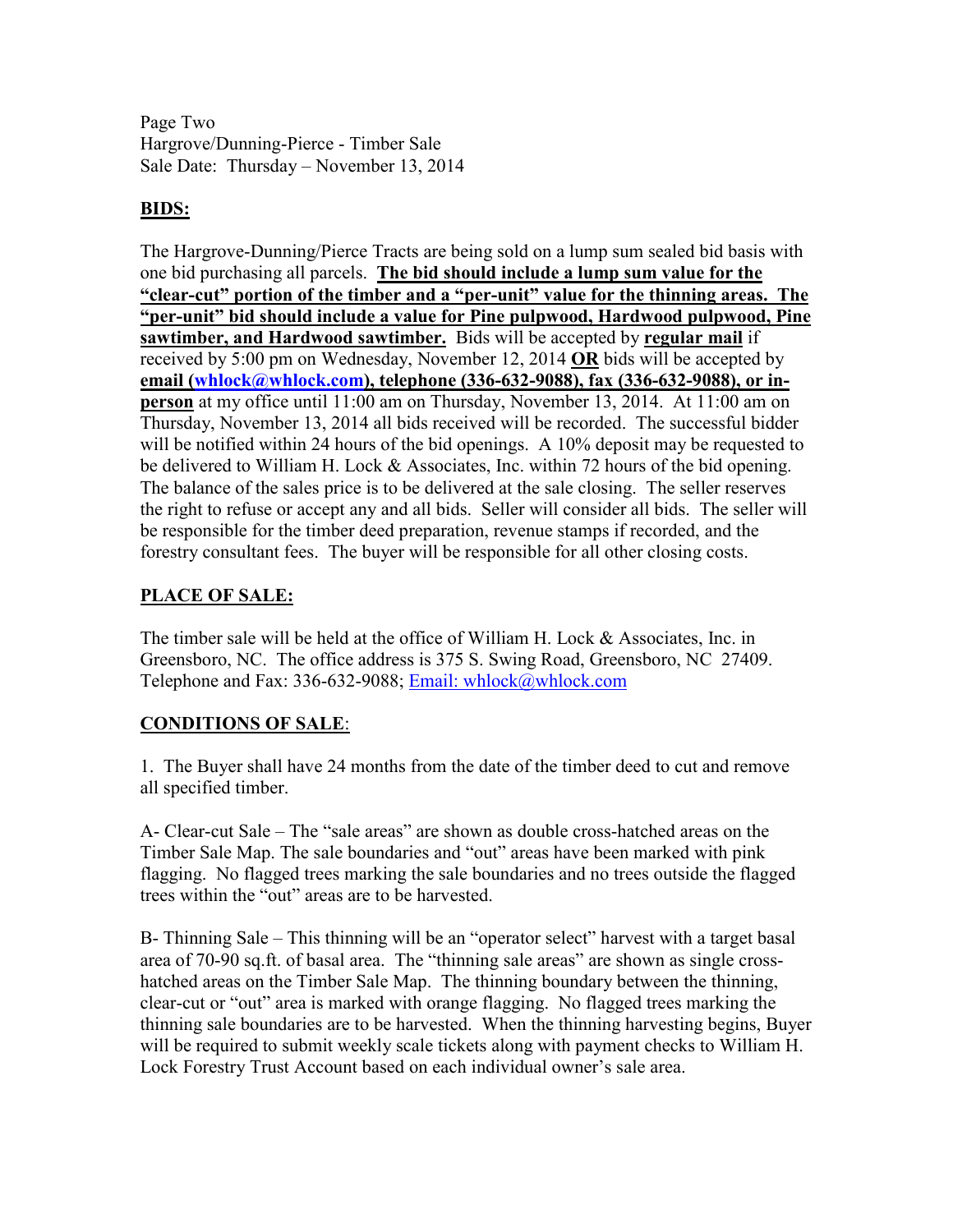Page Three Hargrove-Dunning/Pierce - Timber Sale Sale Date: Thursday-November 13, 2014 at 11:00 am at our office

The Buyer shall harvest defective, diseased, crooked, and suppressed pines leaving the larger, more vigorous "crop" trees. The objective is to harvest the proper number of trees to leave an optimum stocking level of 70-90 square feet of basal area of growing Loblolly Pine timber. In areas where rows can be clearly identified, a fifth row thinning should be conducted with selected inferior trees being removed from between the rows. In areas where the rows cannot be identified, corridors should be placed approximately 50 feet apart with thinning between corridors to achieve the target basal area. Seller, or seller's agent - William H. Lock & Associates, Inc., shall have the express right to halt all harvesting operations in the event the thinning operation is not achieving the desired basal area targets, if remaining stems are excessively damaged, or if any provisions of this contract are not being followed.

C- Creek Buffers – A) Creek buffers within the clear-cut "sale areas" are flagged blue and are considered "NO CUT" buffers. No blue flagged trees marking the buffers and no trees within the buffers are to be harvested.

2. The Buyer may access the tract from Greensboro Chapel Hill Road. **The gate combo lock is 9-0-8-8.** This roadway must be kept open and passable at all times for regular automobile traffic. Existing surfaces must be usable and maintained with no rutting. All access routes will need to be installed and/or maintained according to all North Carolina Best Management Practices. All existing roadways must be left in similar condition, reasonable wear and tear accepted, at the completion of the harvesting operation as they were at the beginning of the harvesting operation. Call W.H. Lock if you have any questions concerning access routes.

3. The Buyer is responsible for maintaining a clean site. No equipment parts, trash, tires or other debris shall be left on the property as a result of the harvesting operation. It shall be the Buyer's responsibility to clean up any hazardous material or chemical waste spills including but not limited to Diesel Fuel, Hydraulic Fluid, Machine Oil, and/or Gasoline upon the subject property if they resulted from the harvesting operation. Responsibility will include any required remediation including but not limited to the removal of contaminated soils. Harvesting operations must not interfere with any farming operations and farming and/or hunting activities must not interfere with any harvesting activities. Decking, loading or hauling will not be permitted in any existing open fields or young pine plantations immediately adjacent to the timber unless approved by William H. Lock & Associates, Inc. If approved, open areas must be free of logging debris, smoothed when completed, and re-seeded if necessary.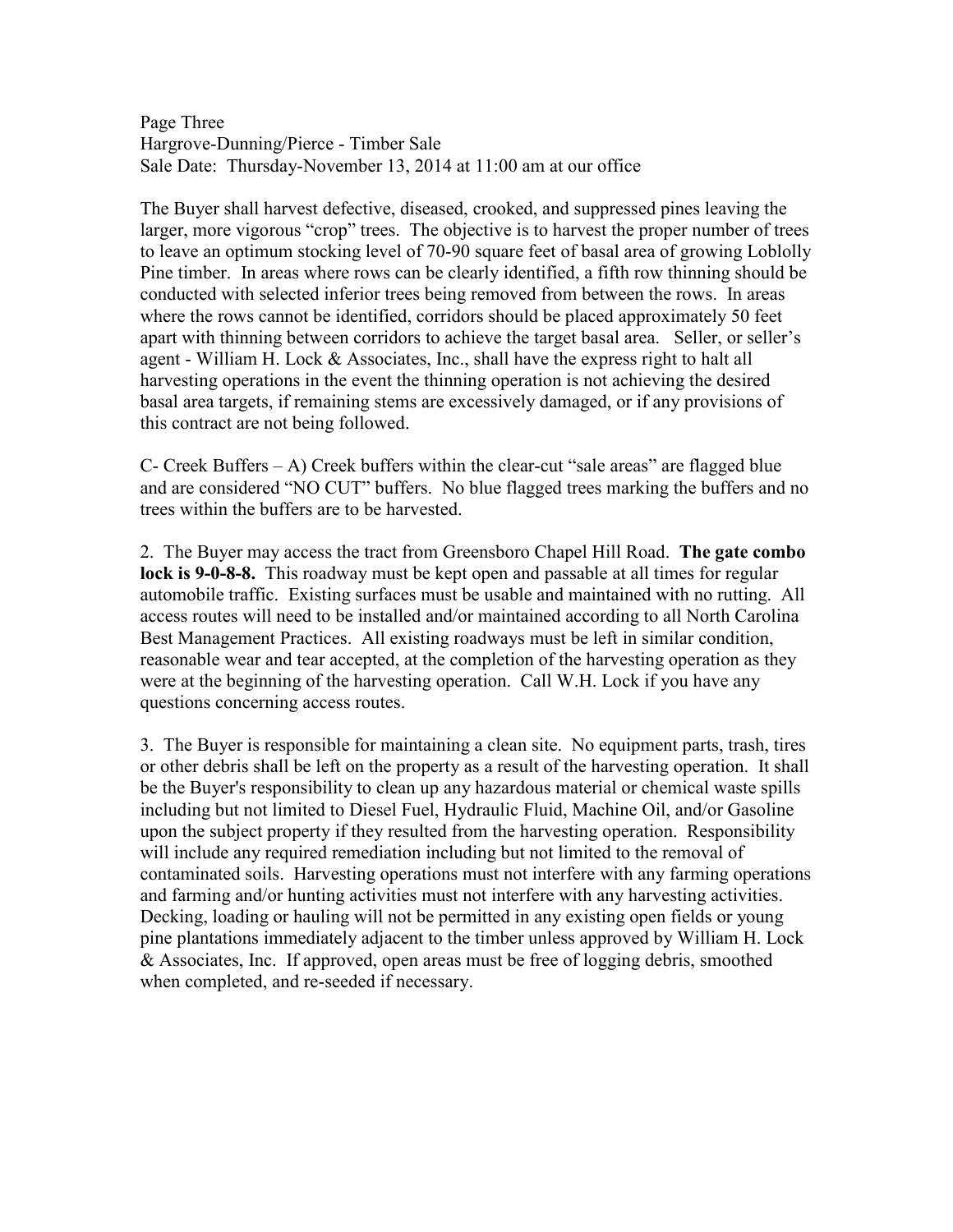Page Four Hargrove-Dunning/Pierce - Timber Sale Sale Date: Thursday-November 13, 2014 at 11:00 am at our office

4. The Buyer is responsible for following all Federal, State, and local regulations regarding timber harvesting activities. Buyer is responsible for obtaining any necessary permits or licenses required for timber harvesting. All logging operations must conform to North Carolina Best Management Practices, Forest Practice Guidelines, and any applicable River Basin Rules. In the event that a non-compliance situation is identified on the tract as a result of the harvesting operation, William H. Lock  $\&$  Associates, Inc. will have the express right to suspend the harvesting operation until the situation is brought into compliance. No trees or other logging debris shall be left in or across the property boundary, sale cutting lines or access roads.

5. No flagged or painted trees denoting the property and/or sale boundary shall be cut and no trees outside the boundary lines shall be cut. If trees marking the property lines or sale boundary are cut, North Carolina timber trespass laws may apply. No trees shall be cut to fall on a neighboring landowner's property or where potential damage may occur. If existing property corners are damaged or removed as a result of the harvesting operation, Buyer agrees to replace the markers at the correct surveyed location at their expense.

6. Buyer agrees to notify William H. Lock & Associates, Inc., P. O. Box 49571, Greensboro, NC 27419 at least 3 days in advance of the beginning of the harvesting operation and at least 3 days in advance of the completion of the harvesting operation. Telephone numbers are Office: (336) 632-9088. The buyer and/or logger must complete a pre-harvest inspection with WHL  $\&$  Associates prior to beginning any logging activity.

7. Seller reserves the right to require the termination of all timber harvesting in the event that weather conditions cause the land to become so wet that continued logging will cause excessive site damage and rutting. Seller agrees to extend the cutting time automatically for the number of days of required termination if he exercises this item. If work is allowed to continue during the determination process, Buyer agrees to repair any excessively rutted areas.

8. The Buyer shall indemnify and hold harmless the Owner, his agent or assigns, from any and all liability and any and all loss, including attorney's fees and other reasonable expenses incurred, arising from the operations, activities, or omission of Buyer incident or related to this contract or upon the Sale Area, including such liability or loss caused by acts of omissions of Buyer's employees, contractors, sub-contractors, employees of contractors or sub-contractors, or licensees of Buyer, or to any others for property damage, personal injury, death, or otherwise. Buyer guarantees their loggers will be covered by Workers Compensation and General Liability Insurance in the minimum amount of 1 million dollars and will provide satisfactory evidence of coverage at closing and maintain this coverage throughout the harvesting operation.